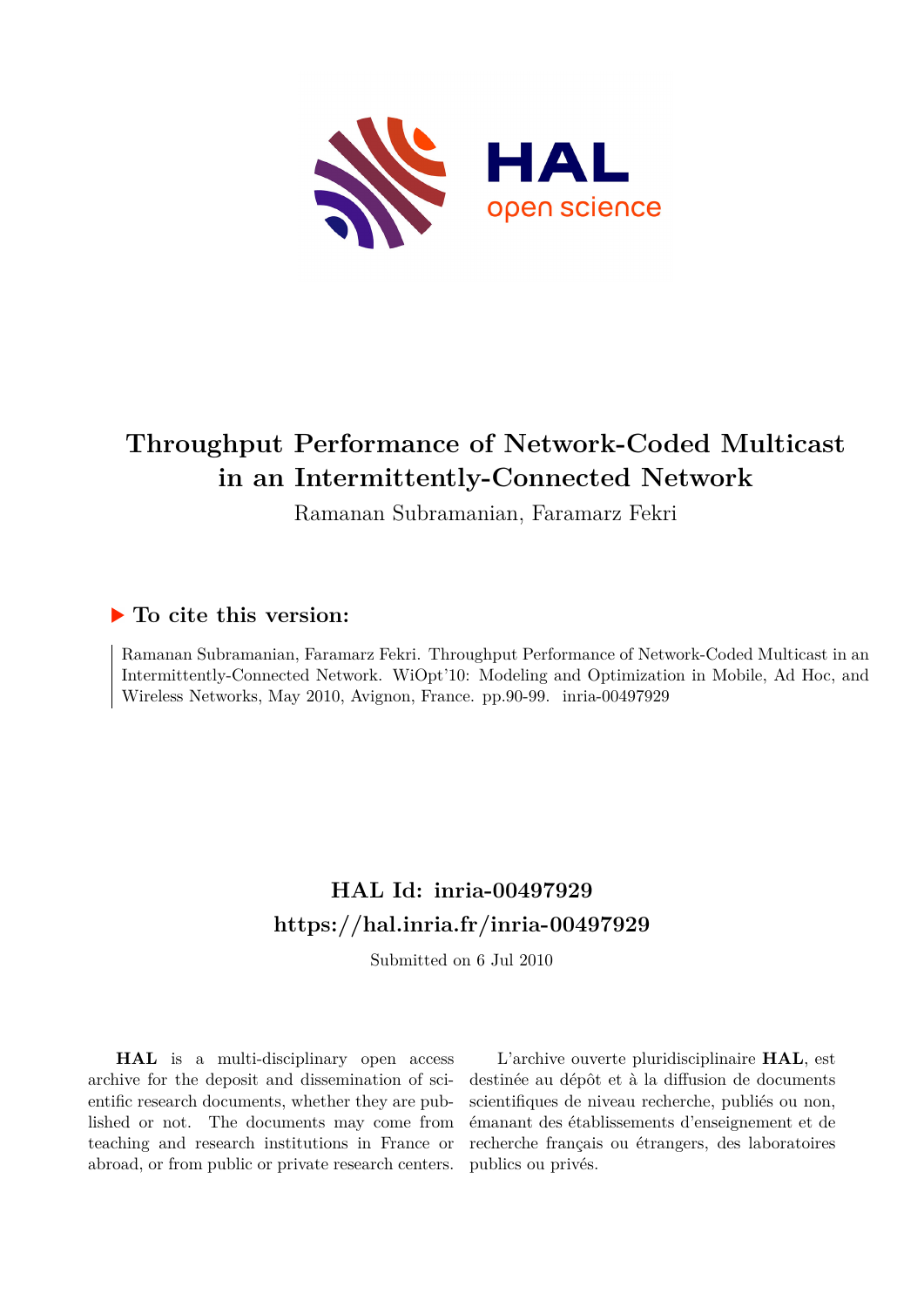# Throughput Performance of Network-Coded Multicast in an Intermittently-Connected Network

Ramanan Subramanian Institute of Telecommunications Research University of South Australia Mawson Lakes, SA 5095 Ramanan.Subramanian@unisa.edu.au

Faramarz Fekri School of ECE Georgia Institute of Technology Atlanta, GA 30332-0250 fekri@ece.gatech.edu

*Abstract***—Consider an intermittently-connected mobile network consisting of** n **relay nodes, a single source node, and** m **destination nodes exhibiting a stochastic model for mobility. Each mobile relay node is also equipped with finite storage. We seek to analyze the performance of Multicast enabled by Network Coding in such a network under the store, carry, and forward paradigm, and compare its performance to a simple custodial-multicast scheme. Though accurate analysis of network-coded multicast is very complicated, we derive a provable way to obtain tight bounds on the performance. We then develop a queuing-theoretic framework to analyze the steady-state throughput performance of the network-coded scheme under this setup, which is then solved iteratively. The framework developed thus enables speedy evaluation of the communication protocols described. Our analytical results, supported by simulation studies, show that the networkcoding-based scheme offers considerable improvement for the case when the storage size of the relay nodes is small and when the number of destination nodes is large.**

#### I. INTRODUCTION

Intermittently-Connected Mobile Networks (henceforth referred to as ICMANETs) constitute a new class of ad-hoc networking architecture that has drawn much attention in the field of wireless networks recently. Often, communication devices are deployed with very little backbone support and exchange information in a collaborative fashion. Such infrastructure-less networks often occur in applications such as wildlife and habitat management [1], defense networks, vehicular networks, and in networks providing cheap, basic internet connectivity to rural areas in developing nations. Depending upon the application context, they may also be known as Delay Tolerant Networks (DTNs). Typically, ICMANETs are characterized by the lack of end-to-end communication paths, lack of acknowledgement messages, opportunistic communication over intermittent links, and hence large communication delays.

Conventional Mobile Ad-hoc Networks (MANETs) rely on the existence of end-to-end paths between the source and destination nodes in spite of node mobility. However in ICMANETs, multi-hop paths through which information is sent evolve in space and time. Such special constraints posed by the latter

This work was performed when the first author was a graduate student at the School of ECE of the Georgia Institute of Technology.

This work is supported by National Science Foundation under Grant No. CCF-0914630.

make traditional communication protocols inefficient, and new ones are required in their place. For example, while certain routing schemes designed for general ad-hoc networks such as Dynamic Source Routing [2] fail in such networks, several efficient schemes tailored to these networks have been devised in the past [3]–[5]. These schemes use the "store, carry, and forward" paradigm (also known as "mobility-assisted routing") for message delivery, wherein the source node opportunistically transmits packets (intended for a specific destination) to any other node that it comes in contact with, and relies on the mobility of these "relay" nodes to transmit them to the intended destination. In these schemes, end-to-end paths are created by node mobility in a continuous space-time evolution of the connectivity graph.

In order to enhance the information-transmission capacity of ICMANETs limited by the lack of connectivity, network-coding techniques such as random linear coding (RLC) have been proposed [6]. The motivation behind these schemes comes from the *coupon collector effect* [6] by which the average latency of information transmission can be considerably reduced. In this work, we seek to quantify the benefits of such a networkcoded scheme for multicast communication under an analytic ICMANET model. In particular, our quantity of interest is the average steady-state rate at which packets can be sent from a single source to  $m$  different destination node, by employing the aforementioned store, carry, and forward paradigm in a network of  $n$  mobile relay nodes. We seek to understand the effects of various parameters such as buffer-size at relay nodes, communication range, and phenomena such as interference. In addition, we are interested in obtaining regimes under which network coding performs significantly better than a simple custodial scheme which implicitly replicates packets from the source  $m$ times (i.e., as many times as the number of destinations served). We find that network coding has the dual benefit as a result of better buffer management and as a result of coupon-collector effect. However, we observe that significant improvements are achievable only when the number of destinations served  $(m)$  is large and when the relay-node buffer sizes are not very large.

The problem of accurately modeling the performance of ICMANETs is of natural interest since the performance models of conventional MANETs are not applicable due to the aforementioned reasons. Further, simulation techniques to obtain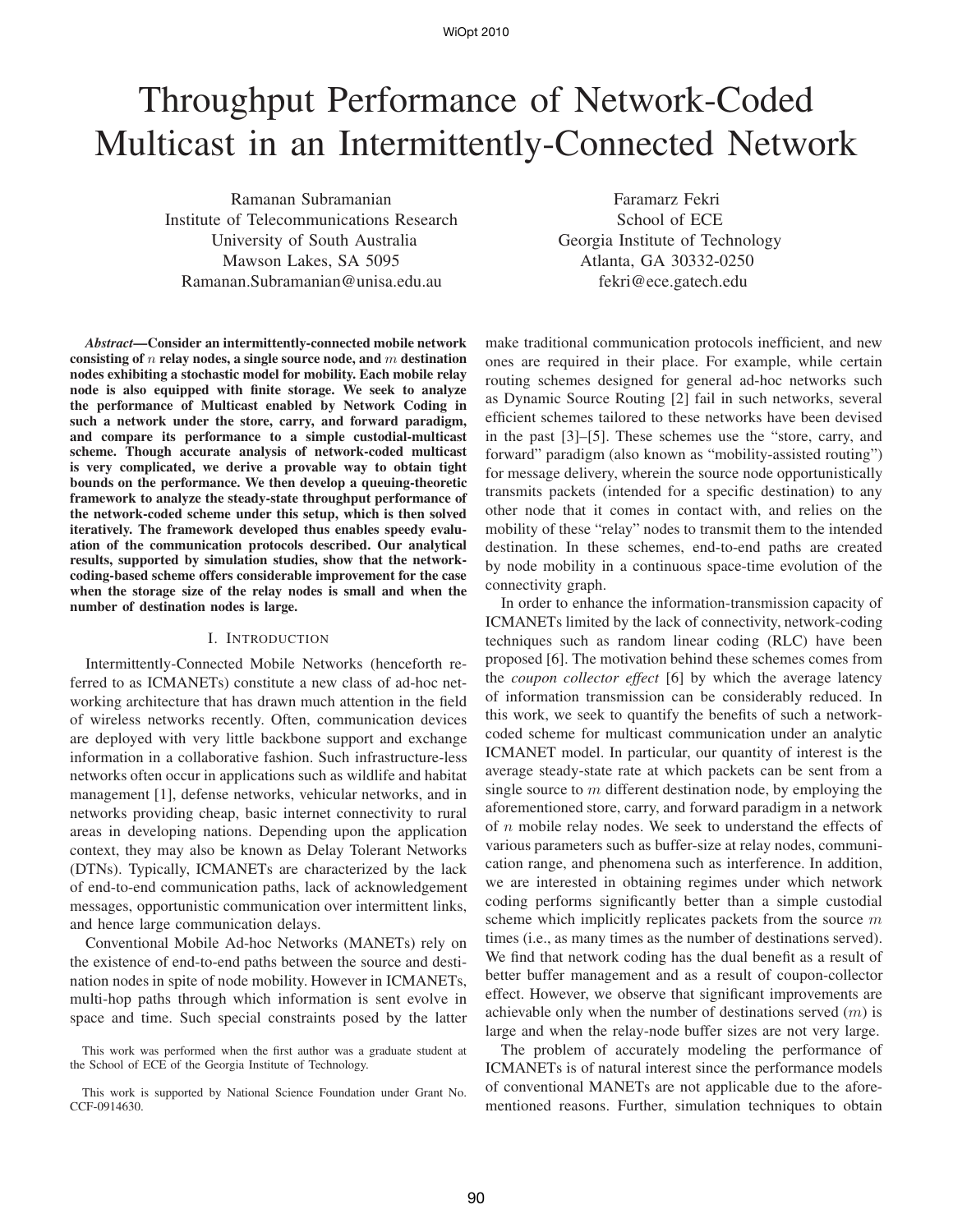the steady-state performance of such a network under network network coding is infeasible due to (1) the rather large settling time involved and (2) the complexity of continuous decoding of the packets at the destination. In this paper, we seek to show that in such cases wherein exact analysis or simulation is infeasible, it is possible to obtain rigorous upper and lower bounds by iteratively solving for the steady-state distribution of a low-complexity Markov Chain. We demonstrate this for the communication scenario we address in this paper, viz., networkcoded multicast. Also, we show that that this task is possible while taking into consideration practical constraints such as limited node storage, random contact times, and contention between nodes. We also show that the proposed framework is applicable the general class of mobility models that exhibit stochastic stationarity. We achieve this task using queuing theory and Embedded-Markov-chain techniques. Finally, we validate the analysis using simulations for the random-waypoint mobility model.

#### II. RELATED WORK

Performance modeling of mobile ad-hoc wireless networks, in particular, delay and throughput effects, has attracted considerable attention in the recent past [7]–[9]. Pioneering work in the study of the capacity of mobile ad-hoc wireless networks was due to [7]. Due to the differences in the communication paradigm mentioned in the previous section, we expect significant differences in the performance characteristics of ICMANETs compared to those of general MANETs which rely upon end-to-end connectivity. Additionally, asymptotic results almost never hold for ICMANETs since they are typically characterized by sparseness.

In the context of intermittently-connected networks, the lack of an end-to-end path from a given source to the destination has been considered in similar DTN-related work such as disconnected mobile networks [1], [10], [11] and other forms of DTNs [3], [12]. Mathematical modeling of the performance of ICMANETs has drawn considerable attention recently. Though performance modeling of DTNs and other cases of ICMANETs has been visited in the past, they very often tend to use Poisson-process-based models for contact times [13], [14]. We have shown in the past how such an assumption can give misleading results in certain scenarios [15]. In [15] we thus provide a generalized framework for the analysis of two-hop single unicast routing that is valid for any mobility scenario that is statistically stationarity, and proceed to show how the framework captures various commonly-used mobility models such as random waypoint, random-walk-on-grid, etc. In this paper, we seek to extend this past work to multicast communication scenarios and arrive at performance bounds for the steady-state throughput.

Though network coding has previously been suggested in the context of ICMANETs in works such as [6], [16], its impact on multicast has hardly been studied. Again, the analysis presented in [16] does not involve performance at steadystate but involves the latency performance of an isolated burst of packets. It is noted that Karande *et al* have shown in [17], [18] that Network Coding does not change the order of throughput in a stationary ad-hoc network, since the same can be achieved by simple store and forward methods employing multipoint transmission and reception. Hence, we have aimed at understanding the performance benefits of multicast with network coding (specifically RLC i.e., Random Linear Coding) in an ICMANET setting. Since multicasting without network coding has not been delved deeply in the context of ICMANETs and involve several issues to be settled [19], we use a simple custodial transfer scheme for comparison.

#### III. NETWORK MODELS

#### *A. Definitions*

Whenever two nodes are within communication range of each other, we say that a "contact" has occurred between them. However, they may only communicate when a "link" exists between them. The rules for establishing a link such that contention can be resolved between nodes is described later in this section.

Throughout the paper, we assume the following communication scenario: Several relay nodes are deployed in a confined region, which then move independently according to a certain mobility model. We assume that the nodes are identical i.e., they have the same storage buffer size and communication range. These nodes are designated as "relay" nodes and are  $n$ in number with a buffer space of  $B$  packets each. The network also includes  $m$  mobile destination nodes served by a single mobile source which have unlimited storage capacity. Further, nodes may have a certain finite communication range within which it is able to send or receive packets from another node. We perform analysis in discrete time i.e., time is sliced up into several epochs. This assumption is made for clarity and ease of notations, and does not cause any loss of generality. Further, a small buffer size is justified since devices use less memory space for communication, though they might have larger storage capacity.

#### *B. Mobility Model*

We assume that the  $n$  relay nodes, the source node, and the m destination nodes move independent of each other, but the statistical model for mobility is the same. The underlying mobility model exhibits "statistical stationarity". This means that the probability distribution of the "state" of a node's motion converges over time to a fixed distribution. Though this is critical to our analysis, it is not an unreasonable assumption. It is well-known that a mobility model is meaningful for network evaluation only if it exhibits stationarity [20]. In particular, it is obvious that the random-walk, the random-waypoint model, and their variants are known to be stationary under proper choice of parameters. The mobility of any node  $v$  is denoted by a random process  $\chi_v(t)$ , which at each instant t follows a probability distribution on the state-space  $S_{mob}$  of the given mobility model. For clarity, it is assumed that the state-space  $S_{mob}$  is discrete. Each state may include information such as position, velocity, and waypoint location, etc. Typically, one can describe the state transitions as a linear relationship by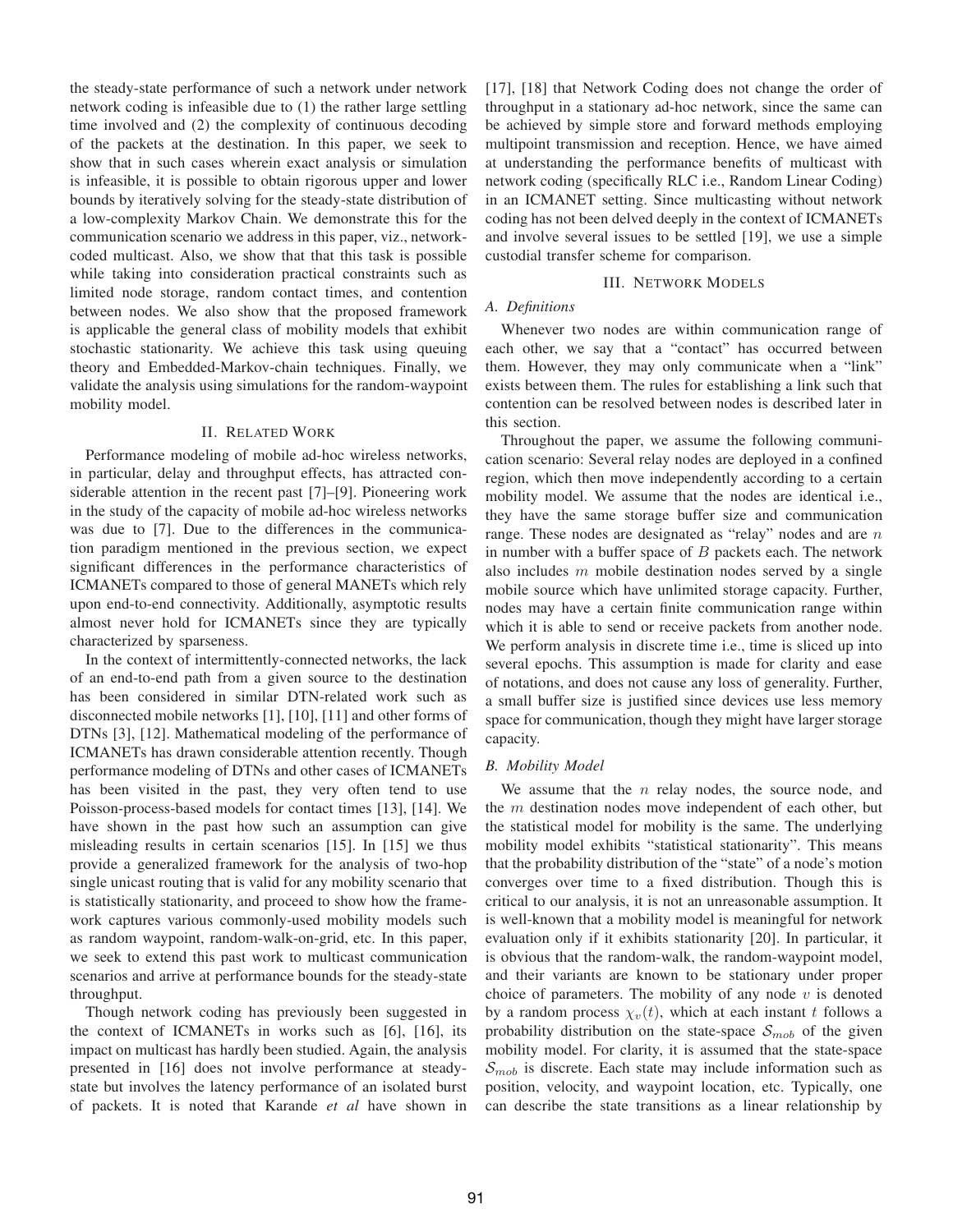means of a transition function  $\Psi_{mob}(\cdot)$  (given by the model) as follows. Let  $p(t)$  be the probability distribution of the node's mobility state at time  $t$ . Also, let the mobility model have a memory of  $m'$  time-steps, where  $m'$  is a positive integer. Then,  $\mathbf{p}(t+1) = \Psi_{\text{mob}}[\mathbf{p}(t), \mathbf{p}(t-1), \cdots, \mathbf{p}(t-m')]$  for  $t > m'$ . For example, in case of the random-walk mobility model,  $\Psi_{\text{mob}}(\cdot)$  simply involves the multiplication of  $p(t)$ by a constant state-transition matrix to obtain  $p(t + 1)$ . Since the mobility model is assumed to be stationary, it has a unique steady-state probability distribution,  $\pi_{mob}$  which satisfies  $\boldsymbol{\pi}_{mob} = \boldsymbol{\Psi}_{mob}[\boldsymbol{\pi}_{mob}, \cdots, \boldsymbol{\pi}_{mob}].$ 

#### *C. Link Model and Contention Resolution*

We assume a loss-free channel on which a single packet can be transmitted at each epoch. This assumption keeps the discussion simple and focused on issues relevant to this work, though a further extension to relax this can be made easily, as it will be clear from the analysis. We assume that collision is avoided by debarring the nodes within the transmission range of any node sending/receiving packets, from sending/receiving packets on another link.

In addition to the source node transmitting packets over links established with relay nodes and the relay nodes doing the same to the destination, we allow for relay-to-relay communication in our schemes. However, whenever a source node is within the communication range of one or more destination nodes, it establishes a link with one of them with equal probability, if possible. Otherwise, the source/destination node establishes a link with one of the relay nodes within its range (if possible). Last in the order of priority is relay-to-relay communication, wherein all relay nodes that are not within the transmission range of a sender/receiver tries to establish a link with one of the relays in its range randomly with equal probability.

#### IV. MULTICAST ROUTING PROTOCOLS

We now describe the routing protocols for multicast that we compare in this paper. It is noted that under both schemes, we need to allow for relay-to-relay communication so that we are not comparing two schemes with poor performance. In the first case, multihop routing makes efficient use of source-to-relay contacts so that replication of packets happens internally and hence the source itself requires each packet to be transmitted only once. In the second case, multihop routing helps to decrease the chance of having redundant packets by increasing diversity.

#### *A. Network-Coded Multicast*

We employ RLC coding identical to [6] in order to improve steady-state throughput under multicast. Under this scheme, packets are considered to be vectors in a finite field of desirably large size, say  $GF(2^{n_c})$ . A relay node, on receiving a packet from the source (or a relay node) makes  $B$  scaled versions of the same with coefficients chosen from  $GF(2^{n_c})$  and aggregates them onto the contents of its buffer. Whenever a packet is to be sent by the relay to one of the  $m$  destinations (or another relay) the former creates a random linear combination of the B entries in its buffer and sends the resulting packet. Again, the coefficients are chosen from  $GF(2^{n_c})$ . When a relay-to-relay link occurs, one of them is randomly chosen as the sender and a linear combination of its contents are sent to the other. Here, relay-to-relay transmissions is only possible with a blind strategy since it is impossible to keep track of the relay nodes' measure of innovativeness with respect to all the other relays and destinations. Throughout this paper, we assume that the relay nodes never need to delete the contents in its buffer. Also, the destinations do not need to recover the original packets, but are satisfied if they receive a packet that is linearly independent from all the packets received in the past.

#### *B. Simple Custodial Multicast*

The comparison scheme used in the paper is a version of custodial transfer modified to suit multicast [19]. In this scenario, each packet is assumed to be uniquely identifiable. On linking with the source, a relay node, if it has an empty buffer space, will accept a packet and assign a counter to it, initialized as  $m$ . It is also assumed that when a relay node links with one of the destinations, the latter identifies those packets from the former's buffer that it has not yet received, so that the former sends one of them at random if available. Before the beginning of the next epoch, the relay node decreases the counter associated with the transmitted packet by 1. Packets which have a counter value of zero are discarded before the beginning of next epoch, making room for more incoming packets.

Whenever a link occurs between two relay nodes, they make each other's counter totals known to the other in addition to the IDs of the packets in their buffers. Now, a back-pressure policy is employed to determine which node will send packets. Whichever node has a total counter value higher than the other by at least two will be the sender, and the other one will be the receiver. Then, a packet is sent if the receiver has an empty space in its buffer. Let us say that the packet sent had a counter value of  $k$  in the sender's buffer. At the end of the transfer, the sender will update this counter to  $\lceil \frac{k}{2} \rceil$  and the receiver will accept the packet with  $\lfloor \frac{k}{2} \rfloor$  as the counter for its copy of the same packet. Additionally, if a copy of the same packet is present already in the receiver's buffer, the latter combines both and adds on the value  $\lfloor \frac{k}{2} \rfloor$  to the index in the copy. Hence, this protocol aims at redistributing the transmission load among the relay nodes.

#### V. ANALYSIS OF NETWORK-CODED MULTICAST

From the description of the network-coded scheme, it is clear that obtaining the steady-state performance of this scheme for the ICMANET network model is a cumbersome task. This is because in order to find whether a received packet is innovative, the destination node needs to keep track of all the packets received in the past and has to perform Gaussian elimination on an ever-increasing rank matrix. Hence, only an approximate solution can be obtained by decoding a burst of  $p$  packets such that  $p$  is sufficiently large. However, this does not help us determine whether the performance obtained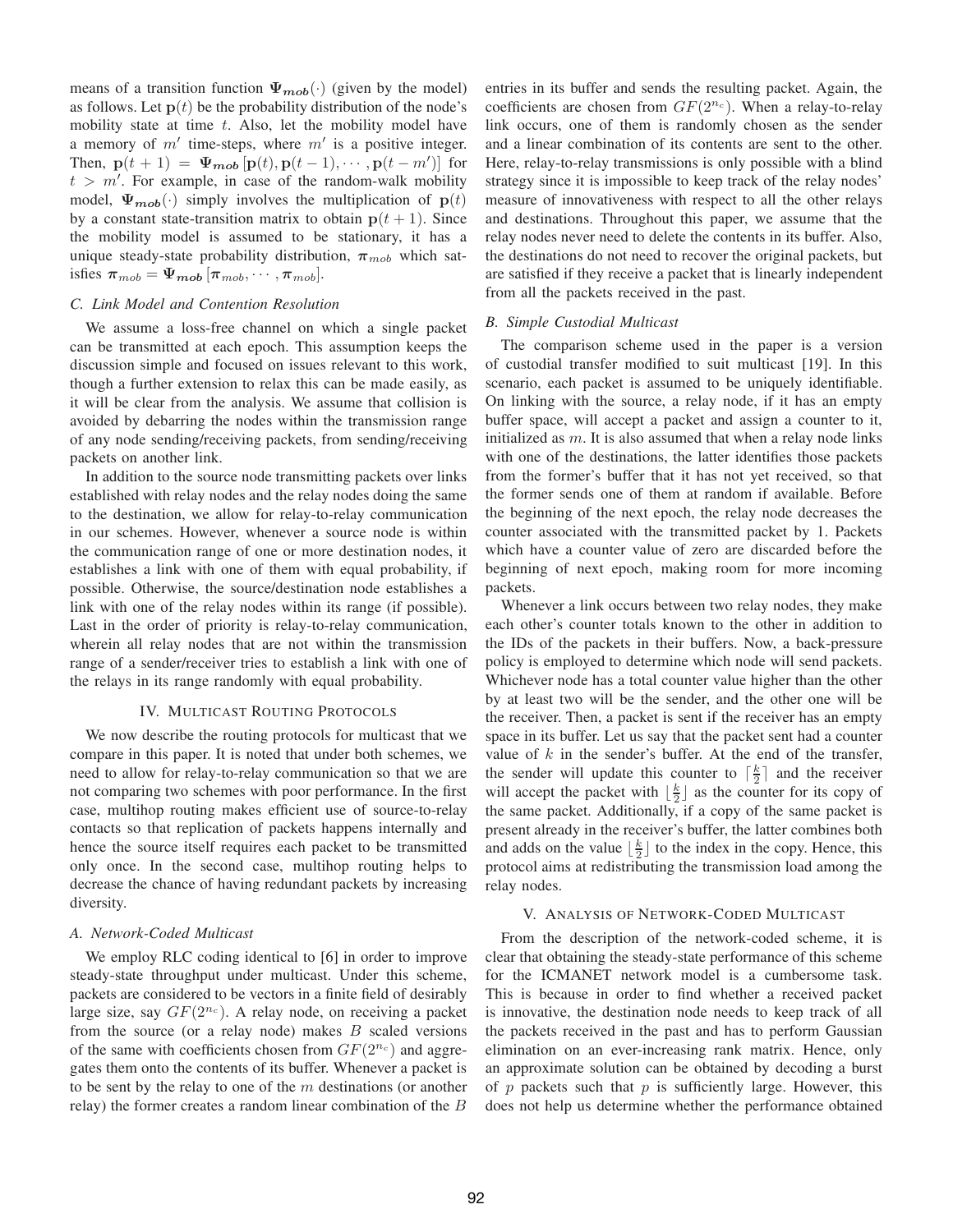thus is an upper bound or a lower bound. Addressing these challenges, we provide the following analysis methodology making use of Markov Chain techniques. The analysis provided thus gives two Markov chains whose steady-state distribution is then solved for iteratively, which in turn determines the throughput performance. In addition, we will show that one of the chains obtained actually provides an upper bound and the other provides a lower bound. In addition, the solution for steady-state distributions can be computed in negligible time for a range of design parameters as the complexity of these chains is manageable and scalable.

#### *A. Overview of the Concept*

We first identify an embedded Markov-Chain which describes the dynamics of communication and compute the throughput from its steady-state distribution, by identifying certain "desirable" states of the network. The analysis is further facilitated by a novel technique called "chain collapsing" [15], [21], drastically reducing the complexity of the underlying chain at the cost of a few additional computations. It can be shown that the analysis can be conducted from the standpoint of a single relay  $v$  and a particular destination node  $d$ .

#### *B. Notations*

Relay nodes in the network is identified by a unique integer,  $v \in \{1, 2, \dots, n\}$ . For a Markov Chain  $X(t)$  with state-space  $\Omega$ , the steady-state probability of any state  $x \in \Omega$  is denoted by  $\pi(x)$ . The vector  $\pi$  denotes the steady-state distribution for the entire state-space  $S$ .

#### *C. State-space Description and Throughput*

The state of any node  $v$  at time  $t$  in the network is an ordered pair consisting of mobility-state and its buffer occupancy, as  $(\chi_v(t), b_v(t))$ . Unlike in our past work [15], the buffer occupancy here refers to the number of innovative packets (i.e., the "virtual" occupancy) w.r.t. the particular destination node picked for the analysis, and hence does not represent the physical state of the buffer, which is always full. We define the state of the entire network as the  $2(n + 1)$ -tuple  $\mathcal{Y}(t) \triangleq (\chi_1(t), \cdots, \chi_n(t), b_1(t), \cdots, b_n(t), \chi_s, \chi_d)$ . Here,  $\chi_s$ and  $\chi_d$  are the mobility states of the source and the destination. We then define the achievable throughput as the *expected rate at which packets are transferred from* s *to* d *when the network is in steady-state*. In other words if  $\mathcal{N}_{s,d}(\tau)$  packets are transmitted from s to d in time  $\tau$ , the throughput capacity is given by the relation  $\mathcal{C}_{s,d} = \frac{\mathcal{N}_{s,d}(\tau)}{\tau}$  $\frac{d(T)}{\tau}$ .

#### *D. Construction of the Occupancy Matrix and the Complementary Occupancy Vector*

Let  $[n] \triangleq \{1, 2, \dots, n\}$ . Let  $P(i, j)$  be the packet con- $\sum_{k=1}^{l} a_k M_k$ ,  $i \in [n], j \in [B]$ , form some vectors tained in memory-location j of relay i, and let  $P(i, j)$  =  $M_1, \dots, M_k$ , where  $a_k$  are coefficients in the chosen finite field  $GF(2^{n_c})$ .

Let  $V(S) \triangleq$  span  $\{P(i, j)|i \in S, j \in [B]\}$  for all  $S \subseteq [n]$ .

*Definition 1:* For any two subsets of relay nodes  $U, W \subseteq [n]$ , we define the *occupancy* of U w.r.t. W as:

$$
\Phi(U, W) \triangleq \dim(\mathcal{V}(U)) - \dim(\mathcal{V}(U) \cap \mathcal{V}(W)).
$$

We define the *occupancy matrix* for the entire network to be the map  $\Phi: 2^{[n]} \times 2^{[n]} \to \mathcal{N}$ , where  $\mathcal N$  is the set of natural numbers and  $\Phi$  is defined as above.

*Definition 2:* The *complementary occupancy vector* for our network model is defined as the map  $\Psi : 2^{[n]} \to \mathbb{N}$ , where  $\Psi(S) \triangleq \Phi(S, S^c)$  for any  $S \subseteq [n]$ , and  $S^c \triangleq [n] \setminus S$ .

We now need to discuss how the occupancy states are updated in the above setup. This would complete the description of the entire chain for the network. We first define the following operation on the complementary occupancy vector:

*Definition 3 (Augmentation):* "Augmenting the S-entry w.r.t. i" of the complementary occupancy vector for any given  $S \subseteq$ [n] and  $i \in S$  consists of the following recursive operation:

- a. If  $b_S = B |S|$ , stop.
- b. Add 1 to  $b_S$ , and (c.)
- c. If  $|S| = 1$ , stop. Otherwise, for every  $j \in S$  such that the augmentation results in  $b_S - b_{S \setminus \{j\}} > B$ , augment  $S \setminus \{j\}$ w.r.t.  $i$ .

The vector  $b_S$  for all  $S \subseteq [n]$  is said to be "S-augmentable" if the situation (a.) never occurs during the course of the augmentation.

We can now determine how the occupancy vectors are updated for each of the following cases:

- *Packet arrival:* If node *i* establishes a link with the source, then augment each  $\{i\} \cup S$ -entry in the order of cardinality of the S's.
- *Packet delivery:* If node i establishes a link with the destination, then decrease each non-zero  $b<sub>S</sub>$  such that  $i \in S$  by 1.
- *Relay-to-relay interaction:* If node *i* establishes a link with node  $j$  and  $i$  transfers a packet to  $j$ , then decrease every  $b_{S'}$  such that  $i \in S'$  and  $j \notin S'$  by 1 if  $b_{\{j\}^c} - b_{\{i,j\}^c}$  was non-zero to begin with.

It can be shown that the above set of operations always result in a feasible set of  $b<sub>S</sub>$ . Moreover, it traces the exact occupancy situation of the RLC-encoded relaying scenario. Thus, we can update the states in the chain consistently.

#### *E. The "Stream Separation" Argument*

As described previously, throughput is defined from the standpoint of the rate at which linearly-independent packets are received at the destination. In other words, if a received packet is a linear combination of the past history, it does not contribute to the throughput. In other words, for  $i \neq j$  if a packet is delivered by a relay  $v_k$  to destination  $D_i$ , it does not affect the number of innovative packets in  $v'_k s$  from the standpoint of  $D_j$ . Hence, there is no interaction among the m different streams that the node  $v_k$  is serving. To explain further, it is as if the relay  $v_k$  has m different buffers of size B each dedicated to each of the destinations. Additionally, the throughput contributed by any relay node, on the average, will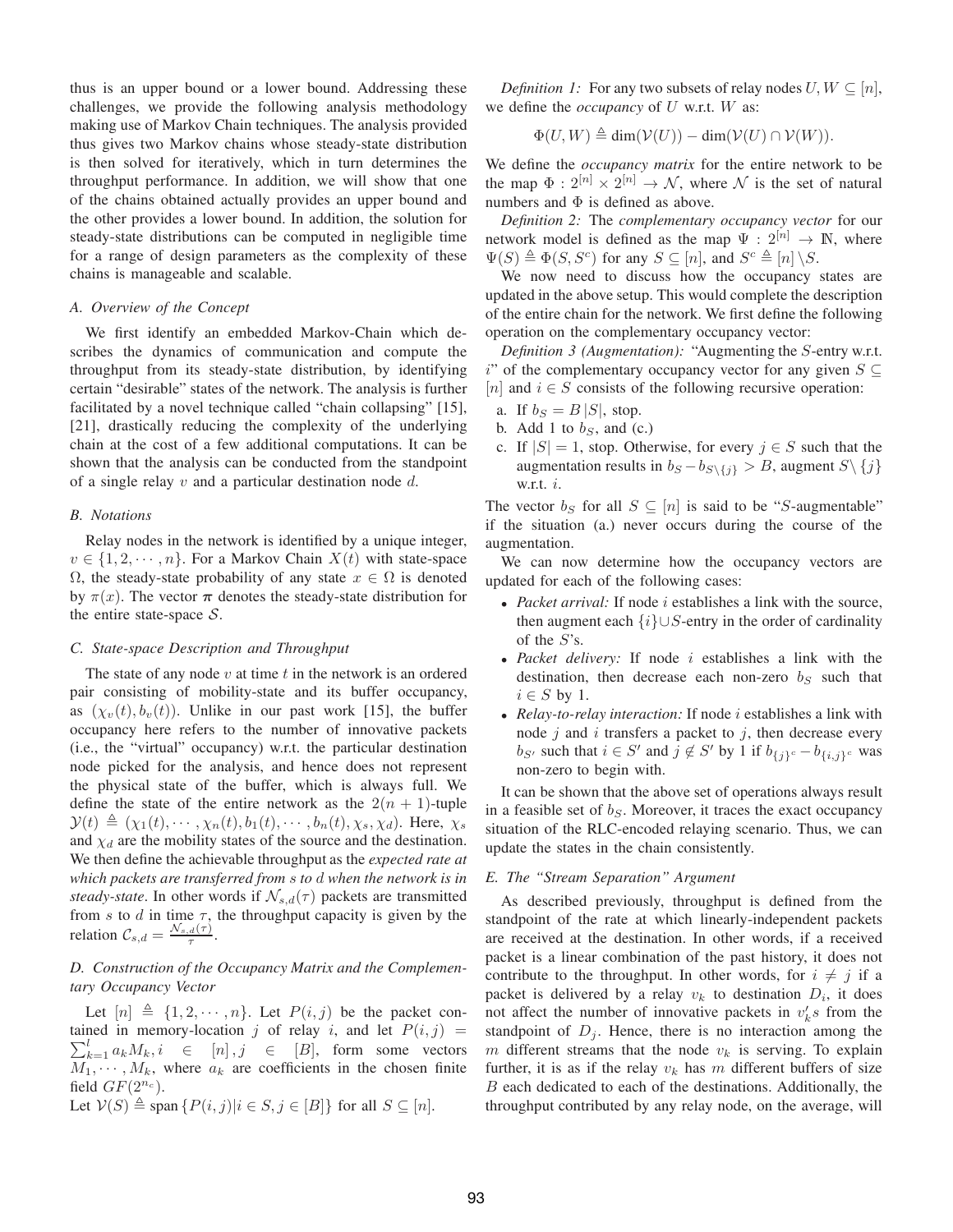be equally distributed among all the  $m$  destinations. Hence, we can conduct our analysis from the standpoint of a particular destination node served.

#### *F. Upper Bound and Lower Bound Chains*

From the Markov-Chain setup described before, we construct two simpler processes (or "chains")  $\mathcal{Y}_{\mathcal{U}}(t)$  and  $\mathcal{Y}_{\mathcal{L}}(t)$  that can be accurately described with low complexity and solved. In addition, we show that  $\mathcal{Y}_{\mathcal{U}}(t)$  leads to an upper bound on the throughput performance and that  $\mathcal{Y}_{\mathcal{L}}(t)$  leads to a lower bound. We observe that if two relay nodes have virtual occupancies of  $b_1$  and  $b_2$  corresponding to a particular destination, they do not necessarily have a total of  $b_1 + b_2$  innovative packets for the destination served, since they may have exchanged packets before. In the above setup, we would need additional indices that capture such inter-dependencies between the buffer occupancies to describe the process  $\mathcal{Y}(t)$  accurately. Since this is cumbersome, we construct two simpler processes (or "chains")  $\mathcal{Y}_{\mathcal{U}}(t)$  and  $\mathcal{Y}_{\mathcal{L}}(t)$  that can be accurately described. In addition, we will show that  $\mathcal{Y}_{\mathcal{U}}(t)$  leads to an upper bound on the throughput performance and that  $\mathcal{Y}_c(t)$  leads to a lower bound. In the new processes, the buffer-occupancy indices in the state variable are constructed to be completely independent of each other, thus avoiding correlations. Thus, if relay  $A$  has occupancy of  $b_1$  and relay B has occupancy of  $b_2$ , then both relays can together contribute exactly  $b_1+b_2$  innovative packets for the destination.

*Upper Bound Chain:* The new process  $\mathcal{Y}_{\mathcal{U}}(t)$  is constructed thus: whenever relay  $A$  sends a packet to relay  $B$ , we retain the virtual occupancy of  $A$  to be the same and increase that of  $B$  by 1. Clearly, this overestimates the total innovativeness with respect to all destinations in the network, and hence leads to an upper bound on the throughput.

*Lower Bound Chain:* The new process  $\mathcal{Y}_L(t)$  is constructed thus: whenever relay  $A$  sends a packet to relay  $B$ , we reduce the virtual occupancy of  $A$  by 1 and increase that of  $B$  by 1. Clearly, the network-coded schemes performs better than this, as the innovativeness is always underestimated for the sending node.

Having constructed the new processes  $\mathcal{Y}_{\mathcal{U}}(t)$  and  $\mathcal{Y}_{\mathcal{L}}(t)$  thus, we now proceed to obtain an embedded Markov Chain of lowcomplexity in lines similar to [15].

#### VI. OBTAINING EMBEDDED MARKOV CHAINS

The raw processes  $\mathcal{Y}_{\mathcal{L}}(t)$  and  $\mathcal{Y}_{\mathcal{U}}(t)$  have  $\Theta\left(B^n|\mathcal{S}_{mob}|^{n+2}\right)$ states each. From these large processes, we obtain the corresponding low-complexity embedded Markov chains in the following manner:

As in [15], we can again view the state of the processes from a single relay-node's perspective, compute the throughput due to that node, and scale it up by  $n$  to obtain the total throughput. We now group the following subsets of states for both processes:

Let us consider one particular relay node  $v$  for this discussion:

- *S-group and D-group subsets:*  $S_l$ , with  $1 \leq l \leq B$  is the set of possible network states wherein the *most recent* link that node  $v$  was involved in was with the source, resulting in  $l$  packets in the buffer after communicating with the latter. Similarly, define  $D_{l'}$ , for all  $B - 1 \ge l' \ge 0$  to account for communication with the destination.
- *E-group and F-group states:* F is the set of possible network states wherein the most recent link that node  $v$ was involved in was with the source, but  $v$  was unable to communicate with the latter due to lack of enough buffer space (i.e., Full/saturated buffer condition). Similarly, define  $E$  to account for the case when a link is established with the destination when the buffer-occupancy of  $v$  is zero.
- $R$ -group states:  $R_{l_1,l_2}$  is the set of states such that the last contact that node  $v$  had was with a relay node  $v'$ . Moreover,  $v'$  and  $v$  had  $l_1$  and  $l_2$  packets respectively in their buffers before they exchanged any packets.

We can now define two embedded Markov chains corresponding to  $\mathcal{Y}_{\mathcal{L}}(t)$  and  $\mathcal{Y}_{\mathcal{U}}(t)$  from the perspective of node  $v$  based on these subsets. In the above enumeration, note that there are B subsets each in the S- and D- groups, and  $(B+1)^2$ subsets in the  $R$ -group. Additionally, we have two other subsets: E and F. Hence, there is a total of  $(B+1)^2 + 2(B+1)$ subsets. By using Theorem 2 in [15], we can obtain equivalent "collapsed chains" that has just as many states. Let us call these two new processes the  $\Gamma_{v;L}$ - and  $\Gamma_{v;U}$ - chains. Our aim is to find an efficient way to compute the steady-state probability distribution of the states in  $\Gamma_v$  chains (which we denote by the vector  $\pi$ ) so that one can avoid the cumbersome simulations involving several nodes.

We note that both the  $\Gamma_v$ -chains consists  $(B+1)^2$  extra states corresponding to relay-to-relay packet exchanges in addition to the states in the embedded chain corresponding to the two-hop relay protocol discussed in [15]. Both chains have a similar structure after the inclusion of R-states is shown in Fig. 1, where the states that are common with the corresponding twohop chain are shown in solid bubbles. In this figure, all the possible transitions from various states (or groups of states) is shown. The internal structure of the  $R$ -chains vary according to their definitions. The key differences in structure between  $\Gamma_{v:L}$  and  $\Gamma_{v:U}$  are shown in Figs. 2(a) and 2(b) respectively. In the first case, transition from  $R_{2,4}$  to  $D_2$  is possible, as this corresponds to the scenario where relay node  $v$  has occupancy of four initially, delivers one packet to the other relay node with initial occupancy of two, and sees a reduction in its occupancy, and hence has an occupancy of 3 during the next transition before linking with the destination node. However, since we do not reduce the occupancy under the same link scenario in the upper-bound case, the next link with the destination leads to the state  $D_3$  and not to  $D_2$ .

#### *A. Computation of Transition Probabilities and Steady-State Distributions for the* Γ<sub>*ν</sub>*-*Chains*</sub>

We will compute the individual transition probabilities between various states in the chain in terms of a single quantity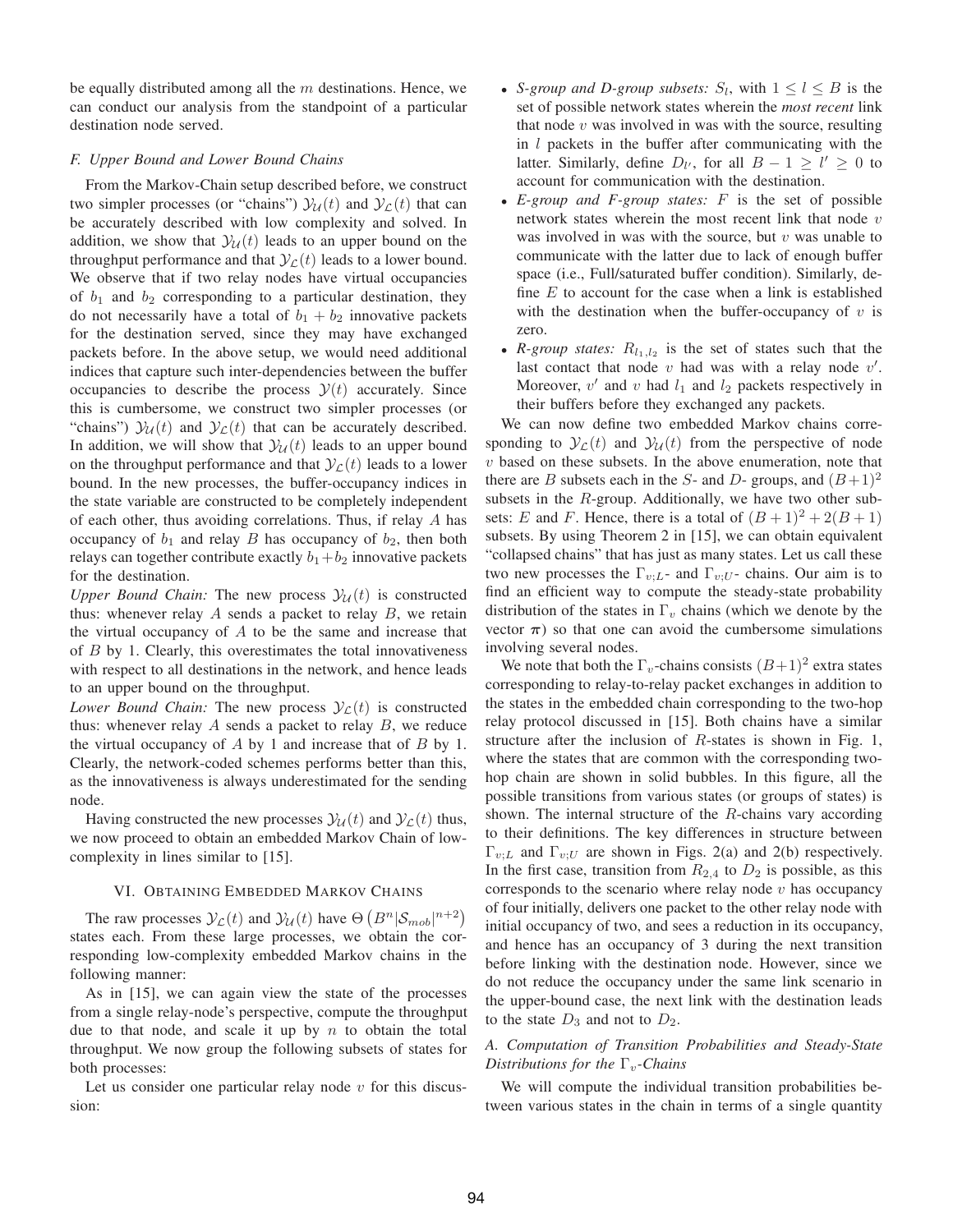

Fig. 1. General structure of the upper-bound- and lower-bound- embedded chains.



(a) Possible Transitions for the lower bound chain



(b) Possible Transitions for the upper bound chain

Fig. 2. Differences in the structures of the upper-bound and lower-bound chains

 $\alpha(n)$ . Again, we note that only one of the m destination nodes is in consideration for this discussion. We define  $\alpha(n)$ in the following manner: given that a particular relay node  $u$ is currently has a link with the source/destination node or a relay-node,  $1 - \alpha(n)$  is the probability that u will establish a link with the same again before establishing one with any other node in the network. Next we note that since the node mobilities are not correlated, the probability that the node  $u$ will link again with a some other node  $u'$  different from the

node which shared the last link, is exactly given by  $\frac{\alpha(n)}{n}$  for each  $u'$ . In other words, since there are  $n+2$  nodes, including the source and the destination, there are  $n$  nodes other than  $u$ and  $u'$  themselves and each one of them is equally likely to win the next link for node u. We will later proceed to find that  $\alpha(n)$ itself is a function of (i) Mobility parameters, (ii) Networking parameters, and (iii) Contention protocol, and its computation of the same in terms of these parameters will follow.

Next, we define the following probabilities for the  $\Gamma_v$ -chains:

- Given that  $v$  currently has a link with the source, the probability that its next link will be with the source again is given by  $p_{ss}$ , and the probability that its next link will be with the destination node is given by  $p_{sd}$ . Similarly, one can define  $p_{dd}$  and  $p_{ds}$  in the same manner.
- Given that  $v$  currently has a link with some relay node, the probability that the next link will be with the same/another relay node is given by  $p_{rr}$ . Similarly, we can define  $p_{sr}$ ,  $p_{dr}, p_{rs},$  and  $p_{rd}.$

We now proceed to examine individual transition probabilities in the  $\Gamma_v$ -chains. Let us define  $\Omega$  as the entire set of  $2(B + 1)$  S, D, E, and F-states. For any two states X and X' such that  $X \in \Gamma_v$  and  $X' \in \Omega$  such that it is possible to reach the latter directly from the former, the probability of such a transition does not depend on the current buffer-occupancy of the relay node  $v<sup>1</sup>$ . Hence, these probabilities will be the same as  $p_{ss}$ ,  $p_{sd}$ ,  $p_{dd}$ ,  $p_{ds}$ ,  $p_{rd}$ , or  $p_{rs}$ , as the case may be.

Due to the symmetry of our network model and due to independent mobility, one can easily verify that these probabilities are given in terms of  $\alpha(n)$  by the following equations:

$$
p_{ss} = p_{dd} = 1 - \alpha(n)
$$
  
\n
$$
p_{rr} = p_{ss} + \frac{n-2}{n}(1-p_{ss})
$$
  
\n
$$
p_{sd} = p_{ds} = p_{rd} = p_{rs} = \frac{\alpha(n)}{n}
$$
  
\n
$$
p_{sr} = p_{dr} = \frac{n-1}{n}(1-p_{ss})
$$

The transitions into the R-states are slightly more complicated. We discuss these transitions in the proof of the following theorem, summarizing the construction of the entire embedded Markov Chain for both cases. Here, we only describe the result for  $\mathcal{Y}_{\mathcal{L}}(t)$ . The procedure is similar for the  $\mathcal{Y}_{\mathcal{U}}(t)$ -chain with a obvious minor changes.

*Theorem 1:* The steady-state distribution of the states in the collapsed embedded Chain  $\Gamma_{v:L}$  is given by the following system of equations. For the sake of convenience, we define  $\pi(R_{l_1,l_2})$  to be zero if either  $l_1$  or  $l_2$  lies outside the interval

<sup>&</sup>lt;sup>1</sup>This is due to the fact that neither mobility nor the contention protocol depends on B. The case in which the contention protocol takes into consideration buffer occupancies of the relay nodes is avoided for clarity, but is similarly possible with minor modifications to the analysis.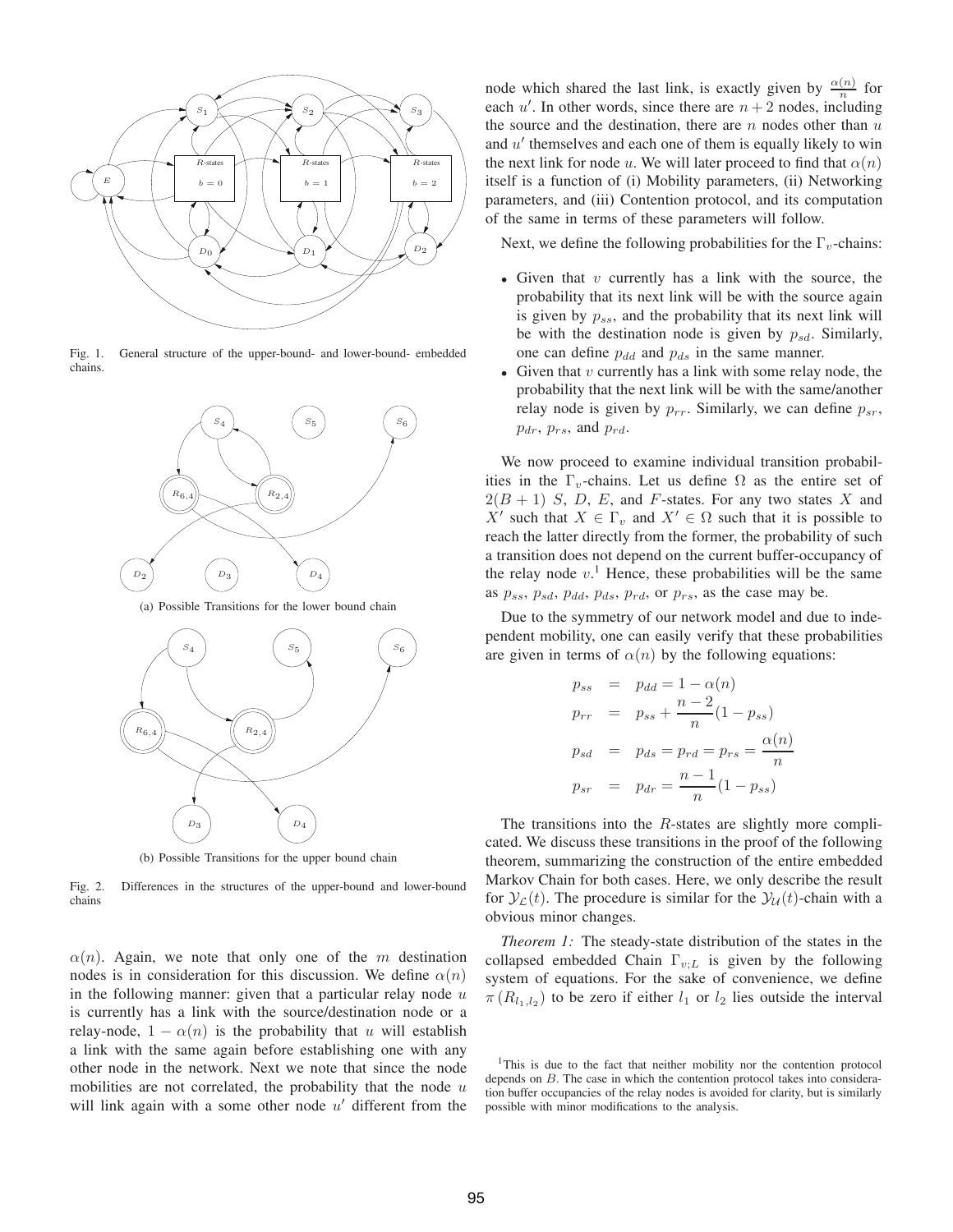[0, B] in these equations:

$$
\pi(E) = p_{dd} \{\pi(E) + \pi(D_0)\} + p_{rd} \pi(R_{0,0})
$$
  
+ 
$$
p_{rd} \left\{ \frac{1}{2} \sum_{i=0}^{B-1} \pi(R_{i,1}) + \frac{1}{2} \sum_{i=1}^{B} \pi(R_{i,0}) \right\}
$$
  

$$
\pi(F) = p_{ss} \{\pi(F) + \pi(S_B)\} + p_{rs} \pi(R_{B,B})
$$
  
+ 
$$
p_{rs} \left\{ \frac{1}{2} \sum_{i=1}^{B-1} \pi(R_{i,B}) + \frac{1}{2} \sum_{i=1}^{B} \pi(R_{i,B-1}) \right\}
$$
(2)

+ 
$$
p_{rs} \left\{ \frac{1}{2} \sum_{i=0}^{B-1} \pi(R_{i,B}) + \frac{1}{2} \sum_{i=1}^{B} \pi(R_{i,B-1}) \right\}
$$
 (2)

$$
\pi(D_k) = \begin{cases}\n p_{dd} \pi(D_{k+1}) + p_{sd} \pi(S_{k+1}) \\
 + p_{rd} \left\{ \frac{1}{2} \sum_{j=0}^{B-1} \pi(R_{j,k+2}) \right. \\
 + \sum_{j'=1}^{B} \pi(R_{j',k}) \right\}, 0 \le k \le B-2 \\
 p_{sd} \{\pi(F) + \pi(S_B)\} \\
 + p_{rd} \left\{ \frac{1}{2} \sum_{i=0}^{B-1} \pi(R_{i,B}) + \pi(R_{B,B}) \right. \\
 + \frac{1}{2} \sum_{i=1}^{B} \pi(R_{i,B-1}) \right\}, k = B-1\n\end{cases}
$$

$$
\pi(S_k) = \begin{cases}\n p_{ds} \{\pi(E) + \pi(D_0)\} \\
 + p_{rs} \left\{ \frac{1}{2} \sum_{i=1}^{B} \pi(R_{i,0}) + \pi(R_{0,0}) \\
 + \frac{1}{2} \sum_{i=0}^{B-1} \pi(R_{i,1}) \right\}, k = 1 \\
 p_{ss} \pi(S_{k-1}) + p_{ds} \pi(D_{k-1}) \\
 + p_{rs} \left\{ \frac{1}{2} \sum_{j=1}^{B} \pi(R_{j,k-2}) \\
 + \frac{1}{2} \sum_{j'=k-0}^{k} \pi(R_{j',k}) \right\}, 1 < k \leq B\n\end{cases}.
$$
\n(4)

For any 
$$
0 \le l_1 \le B
$$
,  $\varphi_{l_1, l_2}^{-1} \pi(R_{l_1, l_2})$   
\n
$$
\begin{aligned}\n&\qquad p_{dr} \{ \pi(E) + \pi(D_0) \} \\
&+ p_{rr} \left\{ \pi(R_{0,0}) + \frac{1}{2} \sum_{i=0}^{B-1} \pi(R_{i,1}) \\
&+ \frac{1}{2} \sum_{i=1}^{B} \pi(R_{i,0}) \right\}, l_2 = 0 \\
&\qquad p_{sr} \{ \pi(F) + \pi(S_B) \} \\
&+ p_{rr} \left\{ \pi(R_{B,B}) + \frac{1}{2} \sum_{i=0}^{B-1} \pi(R_{i,B}) \right\} \\
&+ \frac{1}{2} \sum_{i=1}^{B} \pi(R_{i,B-1}) \right\}, l_2 = B \\
&\qquad p_{sr} \pi(S_{l_2}) + p_{dr} \pi(D_{l_2}) + p_{rr} \left\{ \frac{1}{2} \sum_{i=0}^{B-1} \pi(R_{i,l_2+1}) \\
&+ \frac{1}{2} \sum_{i=1}^{B} \pi(R_{i,l_2-1}) + \pi(R_{B,l_2}) \right\}, 0 < l_2 < B \\
&\text{where } \varphi_{l_1, l_2} \triangleq \frac{\pi(R_{l_2, l_1})}{\sum_{j=0}^{B} \pi(R_{j, l_1})} \text{ for any } 0 \le l_1, l_2 \le B.\n\end{aligned}
$$

*Proof:* The proof for the steady state equations (1)-(4) follow from the previous discussion in this section. We only need to analyze the transitions into the R-states. Given that the current link for node  $v$  is with a source, destination, or some relay, the probability that the next link is with any of the  $n-1$ other relays is given exactly by the quantity  $p_{rr}$ . Now in order to determine the probability that the relay node corresponding to the new link has exactly  $l_1$  packets in its buffer, we can use the chain collapsing principle. Equivalently, we only need to determine the "subset-averaged" probability distribution of the buffer occupancy of the any relay node every time  $v$  comes into contact with the same. By symmetry, we can say that this distribution, denoted as  $\varphi$  above is exactly the same as the distribution of node  $v$  every time it comes into contact with a relay node that has occupancy  $l_1$ . We call  $\varphi$  as the "joint" buffer-occupancy" distributions for the chain  $\Gamma_v$ . Hence, the expression for  $\varphi$  is exactly as given in (5). Knowing this, we can then compute the steady-state probability of each  $R$ -state by carefully examining the possible previous states for v in  $\Gamma_v$ . П

The analysis of steady-state for the  $\Gamma_v$  chain would be complete once we determine the unknown parameter  $\alpha(n)$  in terms of networking and mobility parameters. Doing so would enable us to study scaling laws with respect to network size  $(n)$ , node-density, mobility characteristics, etc. The relevant analysis follows in the next subsection.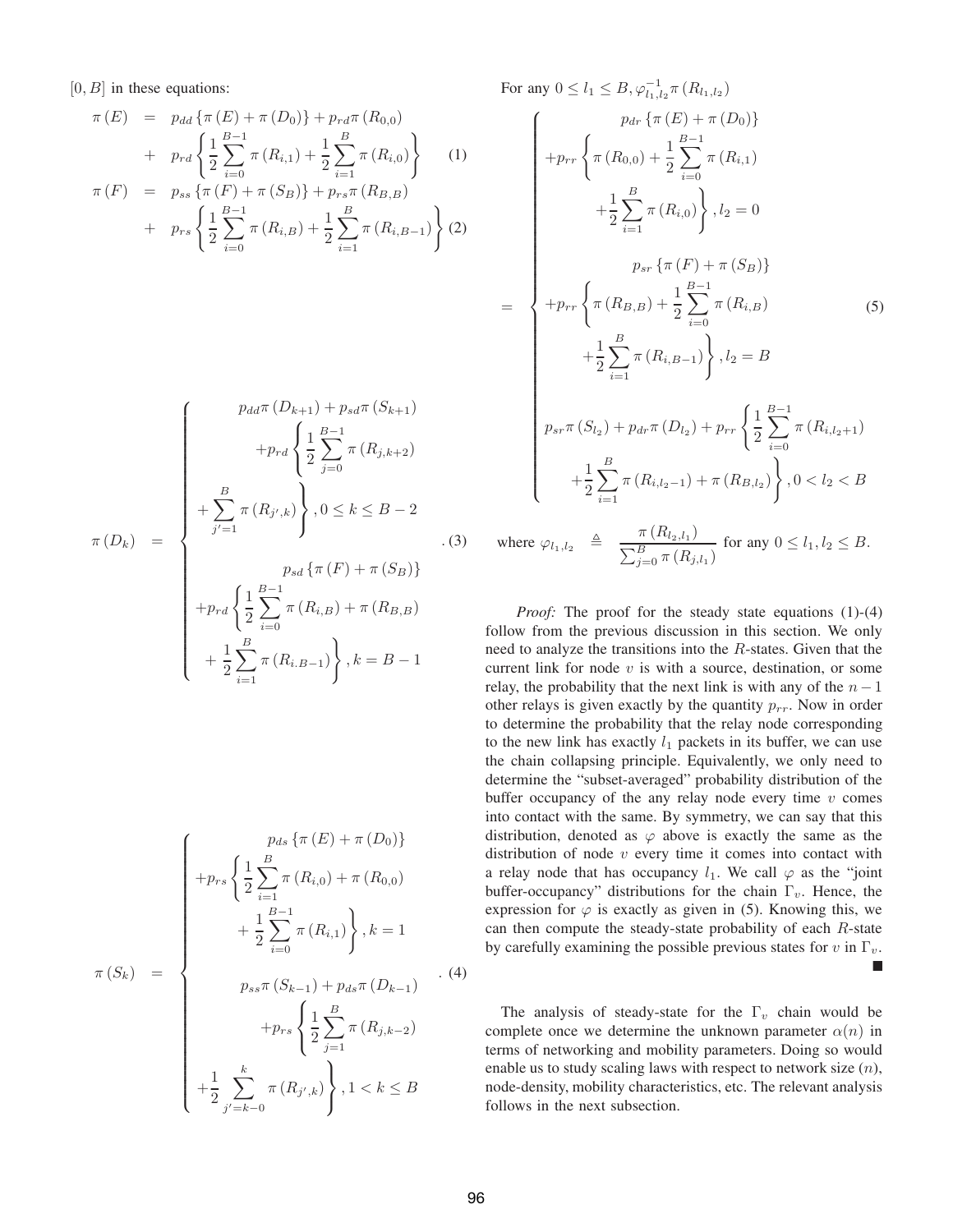#### *B. Contention Analysis and Mobility Parameters*

The computation of  $\alpha(n)$  in closed form necessitates us to look into the effect of node-to-node contention (which has not been considered previously). We derive the same in the following manner: establish the dependence on the contention protocol first, and finally establish the dependence on the mobility characteristics. The first step is accomplished with the aid of yet another embedded chain, defined on the following sub-sets of states, defined with respect to the particular relaynode  $v$ . Let  $U$  be any node in the network other than  $v$  (source, destination, or another relay node):

- $U_W$ : Most recent contact occurred with  $U$ , and contention was won
- $U_L$ : Most recent contact occurred with U, and contention was lost
- $X_W$ : Most recent contact occurred with some other node than  $U$ , and contention was won
- $X_L$ : Most recent contact occurred with some other node than  $U$ , and contention was lost

Once again, this is a variation on the contention chain described in [15]. The analysis of this chain is similar, and the final result is given below:

$$
\alpha(n) = \frac{\alpha_0(n)}{\frac{n+1}{n}\alpha_0(n)\beta_c + (1-\beta_c)}
$$

.

where  $\alpha_0(n)$  is defined in a similar manner as  $\alpha(n)$  with the exception that only a contact has to occur. Hence,  $\alpha_0(n)$ depends primarily on the mobility characteristics and has no dependence on the contention model. Here,  $\beta_c$  is the average probability of  $v$  losing the contention phase, and an expression for the same is provided in [15]:

$$
1 - \beta_c = \left(1 - \frac{1}{E[T_0]}\right) \sum_{k=0}^{n-1} \sum_{\mathbf{x}} \frac{\pi_{spt}(\mathbf{x})}{k+1} {n-1 \choose k} \pi_{spt}^k(\mathbf{x}')
$$
  
 
$$
\times \left\{1 - \pi_{spt}(\mathbf{x}')\right\}^{n-1-k}.
$$
 (6)

where  $E[T_0]$  is the average inter-contact interval and  $\pi_{spt}$  is the steady-state spatial distribution of the underlying mobility model.

Finally, for most mobility model, we can obtain  $\alpha_0(n)$  in terms of a good approximation (from [15]):

$$
\alpha_0(n) \approx \frac{E\left[T_0\right]}{E\left[T_\infty\right]} \frac{n}{n+1}.\tag{7}
$$

where  $E[T_\infty]$  is the average waiting time for a particular contact to occur, starting from steady-state.

In order to complete the analysis, one needs to determine the steady-state probabilities of all the states in this chain. This is done by solving the equations (1)-(5). However, we note that the steady-state equations for the  $R$ -states (5) are non-linear. Hence, it is impossible to obtain closed-form solutions for the throughput. Nevertheless, (1)-(5) can be solved by iterative methods. Having obtained the steady-state distribution of  $\Gamma_{v;L}$ 

chain thus, we can compute the throughput (in packets per epoch), for the  $\mathcal{Y}_c(t)$  process, as a contribution of all the n relay nodes as follows:

$$
\mathcal{C}_{L;s,d} = \frac{1}{E[T_0]} \frac{n(1-\beta_c)}{E[T_0]} \frac{\sum_{j=0}^{B-1} \pi_L(D_j)}{\pi_L(E) + \sum_{j=0}^{B-1} \pi_L(D_j)}.
$$
(8)

Subscript  $L$  in the steady-state distribution indicates that the solution is from the corresponding  $\Gamma_{v;L}$  chain. The above expression follows from the fact that the throughput is given by the ratio of the total steady-state probability of the "desirable" states (in the  $\Gamma_v$  chains, these are the D-states) to the total steady-state probability of all states where the destination node is linked with (i.e.,  $E$ - and  $D$ -states), times the frequency of establishing a link with the destination which can be computed as  $\frac{(1-\beta_c)}{E[T_0]}$ . The first term in the throughput indicates the contribution of direct source-to-destination contacts.

Similarly, we obtain the throughput estimated by the process  $\mathcal{Y}_\mathcal{L}(t)$ . Finally, the actual throughput of multicast with RLC network coding is given by  $\mathcal{C}_{L;s,d} \leq \mathcal{C}_{s,d} \leq \mathcal{C}_{U;s,d}$ .

To summarize, we have obtained a scalable iterative technique for bounding the throughput performance of networkcoded unicast. In general, this queuing-theoretic model converges within 10-20 iterations. In contrast, simulating the exact network for a given  $n$  takes a few million epochs for the system to reach steady-state. In addition, simulations are not quite scalable for certain parametric choices.

#### VII. SIMULATION RESULTS

In order to verify our analysis, we simulated the above IC-MANET network model under the random-waypoint mobility model. Relay nodes, 50 in number, were deployed on a square region of size  $5km$  by  $5km$ . Each node was assumed to have a radio range consisting of a circular disc of radius  $250m$ . The velocities of nodes were chosen randomly according to uniform distribution, between  $4kmph$  and  $9kmph$ . Waypoints were randomly chosen from a uniform spatial distribution across the entire deployment region. The throughput performance of such a network at steady-state was obtained for different choices of buffer sizes  $(B)$  and for different numbers of destination nodes served  $(m)$ . We simulated both the network-coded scheme as well as the simple custodial-multicast scheme, and compared the results with the bounds obtained by iteratively solving the two Markov Chains described in the previous section. For the network-coded scheme, we used a Galois field of size 397. A prime number was chosen rather than a power of two, since operations are easier in the former case. For both schemes, we simulated 100000 epochs, and repeated the same for 50 different initial conditions.

In the first plot shown in Fig. 3, the per-node buffer size in the network was varied from 8 to 40 packets, while 10 destinations were served. Under this regime, it is seen that the network-coded scheme offers considerable improvement on the throughput. However, it was observed that the percent improvement in throughput goes down as we increase the buffer sizes further, and they both tend to saturate near the same level.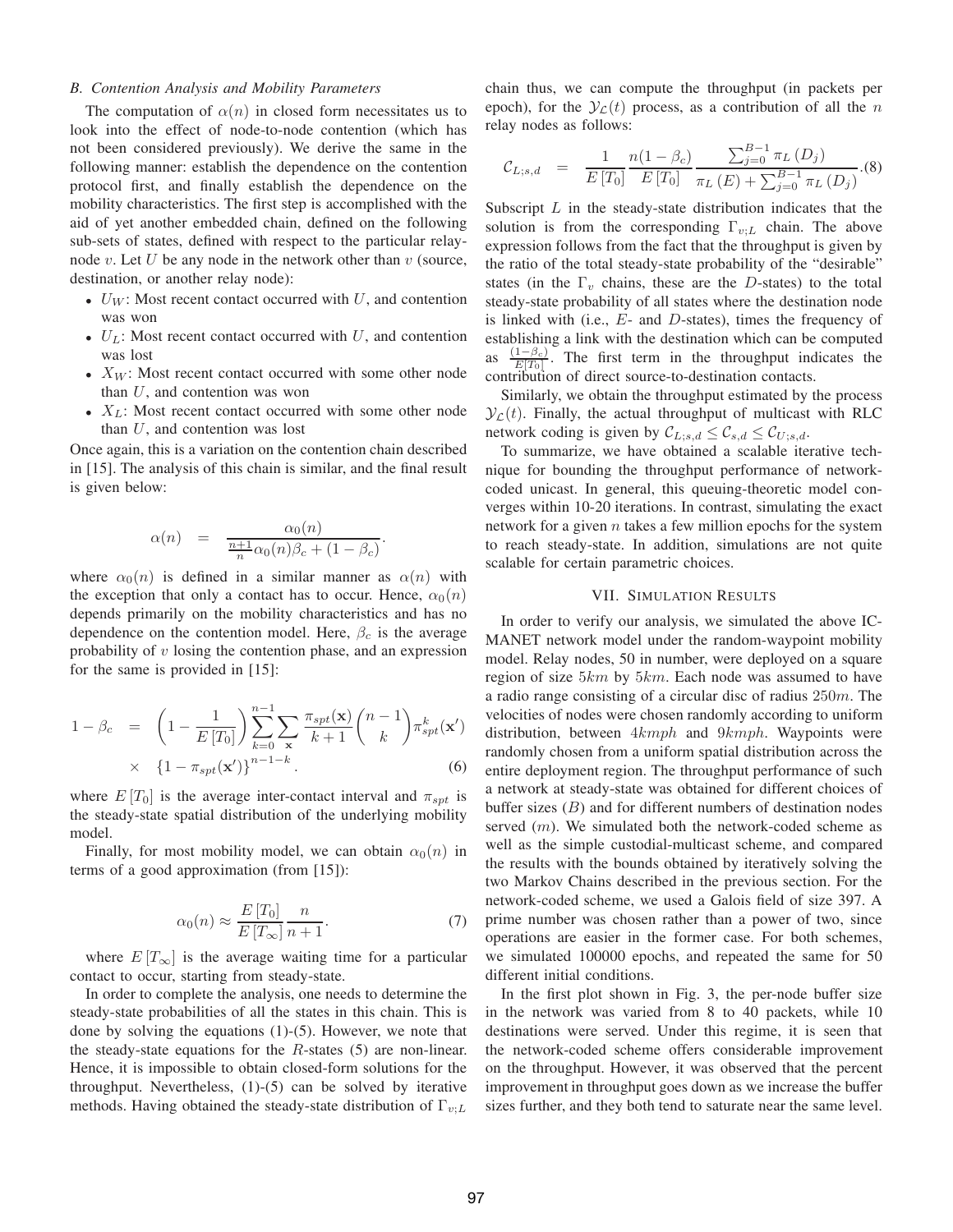This is due to the fact that the benefits of network coding are contributed primarily by its buffer-management strategy.

In the second plot shown in Fig. 4, the buffer sizes were kept constant at 16 packets per node while  $m$  was varied from 5 through 20. Clearly, the higher the number of destinations served, the simple custodial scheme degrades drastically in terms of per-destination-node throughput. However, it was observed that the network-coded scheme hardly diminished in performance.



Fig. 3. Simulation results for varying buffer sizes



Fig. 4. Simulation results for varying number of destinations

#### VIII. CONCLUSIONS

In this work, we developed a novel methodology to bound the performance of network-coded multicast in ICMANETs. We presented a generalized, scalable iterative framework based on Markov-chain analysis that incorporates several considerations such as finite buffers, generalized mobility, and nodeto-node contention. Our results show that Network Coding offers significant benefits for multicast especially in the finitebuffer regime vis-a-vis simpler custodial-multicast schemes. The Markov-chain-based methodology we developed provided good upper and lower bounds for performance under network coding. Future extensions that will be considered include an

analysis framework for replication-based multicast schemes, of which the custodial multicast scheme presented here is a special case. In addition, there is a need to study the performance of network-coding schemes wherein packets are processed in blocks, rather than on the entire stream. Though block-based network coding is more desirable in practice, it remains to be seen whether the benefits offered by network coding apply to this scenario.

#### **REFERENCES**

- [1] Philo Juang, Hidekazu Oki, Yong Wang, Margaret Martonosi, Li Shiuan Peh, and Daniel Rubenstein, "Energy-efficient computing for wildlife tracking: design tradeoffs and early experiences with zebranet," *SIGOPS Oper. Syst. Rev.*, vol. 36, no. 5, pp. 96–107, 2002.
- [2] David B Johnson and David A Maltz, "Dynamic source routing in ad hoc wireless networks," *Mobile Computing*, vol. 353, 1996.
- [3] S. Merugu, M. Ammar, and E. Zegura, "Routing in space and time in networks with predictable mobility," *Technical Report GIT-CC-04-7, Georgia Institute of Technology.*, 2004.
- [4] Wenrui Zhao and Mostafa H. Ammar, "Message ferrying: Proactive routing in highly-partitioned wireless ad hoc networks.," *9th IEEE International Workshop on Future Trends of Distributed Computing Systems (FTDCS 2003)*, pp. 308–314, 2003.
- [5] Ling-Jyh Chen, Chen-Hung Yu, Tony Sun, Yung-Chih Chen, and Hao hua Chu, "A hybrid routing approach for opportunistic networks," *CHANTS '06: Proceedings of the 2006 SIGCOMM workshop on Challenged networks*, pp. 213–220, 2006.
- [6] Yunfeng Lin, Ben Liang, and Baochun Li, "Performance modeling of network coding in epidemic routing," *MobiOpp '07: Proceedings of the 1st international MobiSys workshop on Mobile opportunistic networking*, pp. 67–74, 2007.
- [7] Matthias Grossglauser and David N. C. Tse, "Mobility increases the capacity of ad-hoc wireless networks," *INFOCOM*, pp. 1360–1369, 2001.
- [8] G. Sharma and R. R. Mazumdar, "On achievable delay/capacity trade-offs in mobile ad hoc networks," *Proceedings of the IEEE WiOpt*, 2004.
- [9] Abbas El Gamal, James P. Mammen, Balaji Prabhakar, and Devavrat Shah, "Throughput-delay trade-off in wireless networks.," *INFOCOM*, 2004.
- [10] Q. Li and D. Rus, "Sending messages to mobile users in disconnected ad-hoc wireless networks," *in ACM MobiCom*, August 2000.
- [11] A. Vahdat and D. Becker, "Epidemic routing for partially connected ad hoc networks," *Technical Report CS-200006, Duke University*, 2000.
- [12] K. Fall, W. Hong, and S. Madden, "Custody transfer for reliable delivery in delay tolerant networks," *Technical Report, Berkeley-TR-03-030*, July 2003.
- [13] Robin Groenevelt, Philippe Nain, and Ger Koole, "The message delay in mobile ad hoc networks," *Perform. Eval.*, vol. 62, no. 1-4, pp. 210–228, 2005.
- [14] A. Al-Hanbali, A. A. Kherani, and P. Nain, "Simple models for performance evaluation of a class of two-hop relay protocols," .
- [15] Ramanan Subramanian, Badri N. Vellambi, and Faramarz Fekri, "A generalized framework for throughput analysis in sparse mobile networks," *Proc. of the 7th Intl. Symposium on Modeling and Optimization in Mobile, Ad Hoc, and Wireless Networks (WiOpt09)*, 2009.
- [16] Yunfeng Lin, Baochun Li, and Ben Liang, "Stochastic analysis of network coding in epidemic routing," *Selected Areas in Communications, IEEE Journal on*, vol. 26, no. 5, pp. 794–808, June 2008.
- [17] Shirish Karande, Zheng Wang, Hamid Sadjadpour, and J J Garcia-Luna-Aceves, "Network coding does not change the multicast throughput order of wireless ad hoc networks," *Proceedings of ICC'09*, June 2009.
- [18] Shirish Karande, Zheng Wang, Hamid Sadjadpour, and J J Garcia-Luna-Aceves, "Multicast throughput order of network coding in wireless ad-hoc networks," *Proceedings of SECON'09*, June 2009.
- [19] Susan Symington, Robert C. Durst, and Keith Scott, "Custodial multicast" in delay tolerant networks," *Consumer Communications and Networking Conference, 2007. CCNC 2007. 4th IEEE*, pp. 207–211, Jan. 2007.
- [20] Member-Jungkeun Yoon, Mingyan Liu, and Brian Noble, "A general framework to construct stationary mobility models for the simulation of mobile networks," *IEEE Transactions on Mobile Computing*, vol. 5, no. 7, pp. 860–871, 2006.